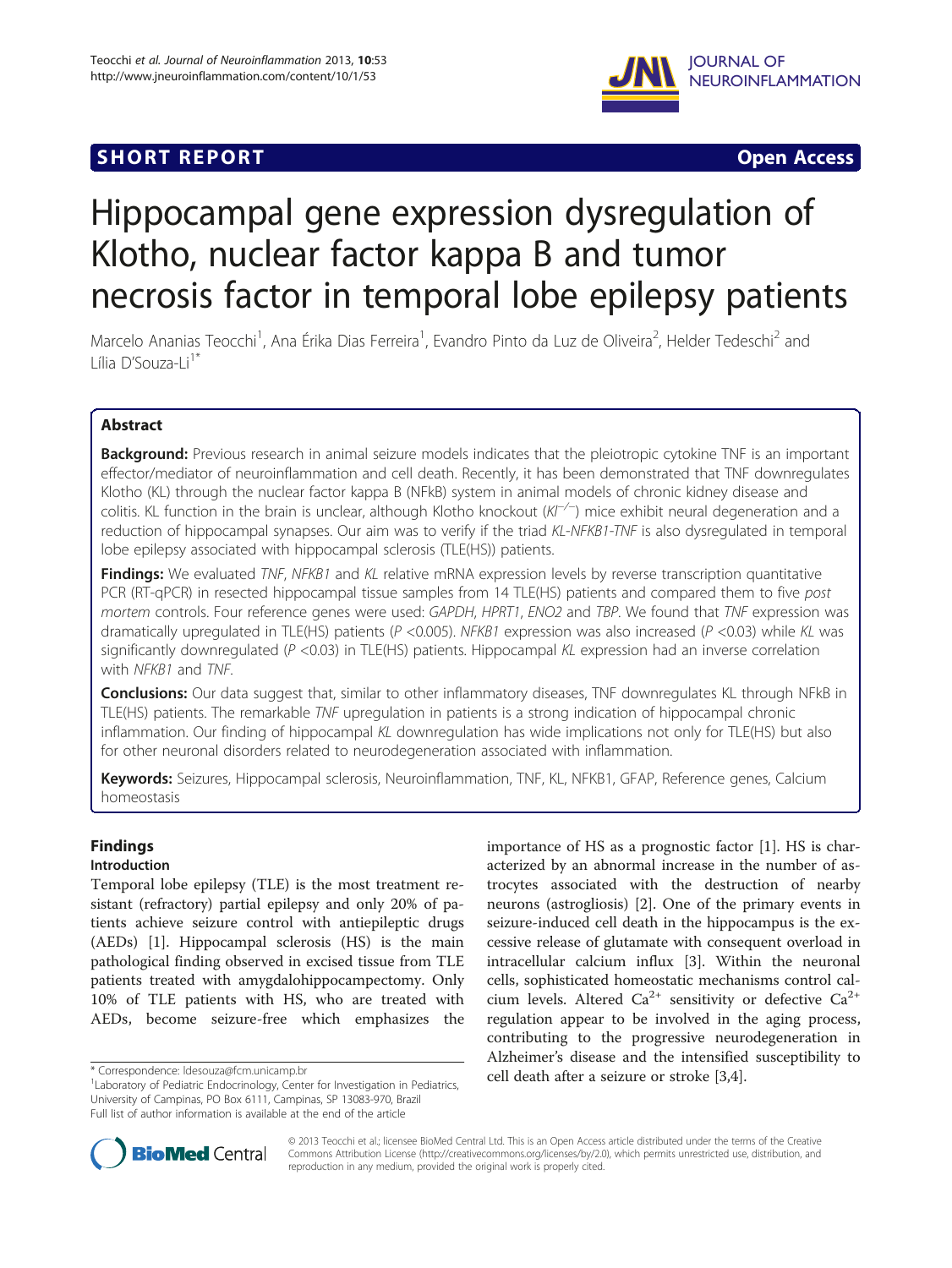<span id="page-1-0"></span>Klotho (KL), originally identified as an anti-aging protein, is involved in multiple functions in many systems and acts as an important calciophosphoregulatory hormone [[5\]](#page-6-0). KL mRNA is expressed only in limited organs, that is the brain, kidney, reproductive organs, pituitary gland and parathyroid glands [\[6,7](#page-6-0)]. Its cerebral function is unclear, however Klotho knockout  $(Kl^{-/-})$  mice exhibit a phenotype resembling human aging, showing neural degeneration and a reduction of synapses in the hippocampus [[6\]](#page-6-0). In addition, KL regulates the cellular lifespan of human cells by repressing the pro-apoptotic tumor protein p53 (TP53) [[8\]](#page-6-0), which regulates a number of apoptosis-related genes.

Important components and features of medial TLE, such as hippocampal intracellular calcium imbalance, neurodegeneration, hippocampal atrophy and cognitive decline, led us to question whether KL would also be downregulated in temporal lobe epilepsy associated with hippocampal sclerosis (TLE(HS)) patients. Furthermore, several studies assert that inflammation has a crucial role in epileptogenesis [[9\]](#page-6-0) and an increasing body of evidence connects astrogliosis to neuroinflammation [[10](#page-6-0)]. In epilepsy, the pleiotropic cytokine TNF is indicated as being an important effector/mediator of neuroinflammation and cell death [[9,11](#page-6-0)-[15](#page-6-0)]. Interestingly, it has been demonstrated that TNF downregulates KL through the transcription nuclear factor kappa B (NFkB) in animal models of chronic kidney disease and colitis [\[16,17](#page-6-0)]. Since inflammation and neurodegeneration seem to be connected in HS, our objective was to verify if the triad KL-NFKB1-TNF is also dysregulated in TLE(HS).

## **Methods**

Ethical approval was certified by the "Comitê de Ética da Faculdade de Ciências Médicas da Unicamp (CEP n 470/ 2003)".

## Patients, post mortem controls and tissues

Electroencephalogram (EEG) video monitoring/telemetry was performed on all patients to confirm the onset of seizure in the medial temporal lobe. Dual pathologies or multifocal epilepsies were not identified. Hippocampal atrophy was detected by magnetic resonance imaging (MRI) in all patients.

Each patient signed an informed consent agreement to allow scientific use of the tissue. All procedures were carried out with the approval of the local research ethics committee, and in compliance with institutional guidelines and relevant laws.

Fourteen TLE(HS) patients had the amygdalohippocampectomy procedure performed for therapeutic reasons (Table 1). Hippocampal tissue samples from all 14 patients were immediately collected and divided into two parts. One portion was immediately snap-frozen in liquid nitrogen and stored at −80°C until RNA isolation occurred. The second portion was fixed for histopathological analysis and HS was confirmed in all of them.

Five *post mortem* control hippocampal tissue samples (one female, four males;  $28.2 \pm 13.1$  years; range from 19 to 50 years old) were provided by the Instituto Médico Legal (IML) de Campinas. Despite some traumatic deaths, no neurological abnormalities were detected. Subjects passed away unexpectedly and instantly, which minimizes

| <b>Patients</b> | Gender | Age (years) | Side of HS | Duration (years) | Last seizure (days before surgery) | TLE form | <b>AED during surgery</b> |
|-----------------|--------|-------------|------------|------------------|------------------------------------|----------|---------------------------|
| <b>TLE 01</b>   | F      | 34.6        | L          | 28.6             | nd                                 | Familial | PHT                       |
| <b>TLE 02</b>   | F      | 29.1        | L          | 22.1             | $\overline{2}$                     | Sporadic | CBZ                       |
| <b>TLE 03</b>   | F      | 23.8        | R          | 22.3             | 7                                  | Sporadic | CBZ                       |
| <b>TLE 04</b>   | M      | 42.8        | R          | 41.2             | 3                                  | Sporadic | CBZ                       |
| <b>TLE 05</b>   | M      | 41.2        | L          | 34.2             | 5                                  | Sporadic | CBZ                       |
| <b>TLE 06</b>   | M      | 50.8        | R          | 48.8             | 7                                  | Sporadic | CBZ                       |
| <b>TLE 07</b>   | M      | 12.7        | L          | 9.7              | 3                                  | Sporadic | CBZ, PHT                  |
| <b>TLE 08</b>   | F      | 43.8        | $B(L)^a$   | 41.8             | nd                                 | Sporadic | CBZ, LTG                  |
| <b>TLE 09</b>   | F.     | 58.2        | R          | 57.7             | nd                                 | Sporadic | OXC, VPA                  |
| <b>TLE 10</b>   | F      | 54.9        | L          | 50.9             | nd                                 | Sporadic | CBZ                       |
| <b>TLE 11</b>   | F      | 32.1        | L          | 31.6             | nd                                 | Familial | CBZ                       |
| <b>TLE 12</b>   | F      | 38.3        | L          | 37.0             | $\overline{2}$                     | Familial | OXC                       |
| <b>TLE 13</b>   | F      | 54.1        | L          | 53.3             | nd                                 | Sporadic | OXC, PHT                  |
| <b>TLE 14</b>   | M      | 34.4        | R          | 34.2             | nd                                 | Familial | OXC                       |

Table 1 Clinical and demographic features of TLE(HS) patients

<sup>a</sup>The hippocampal side was more affected when bilateral. When the patient's last seizure was 'nd', the seizure most likely occurred over 7 days prior to surgery. TLE(HS), temporal lobe epilepsy associated with hippocampal sclerosis; M, male; F, female; B, bilateral; R, right; L, left; nd, not determined; AED, antiepileptic drug; CBZ, carbamazepine; PHT, phenytoin; OXC, oxcarbazepine; LTG, lamotrigine; VPA, valproate.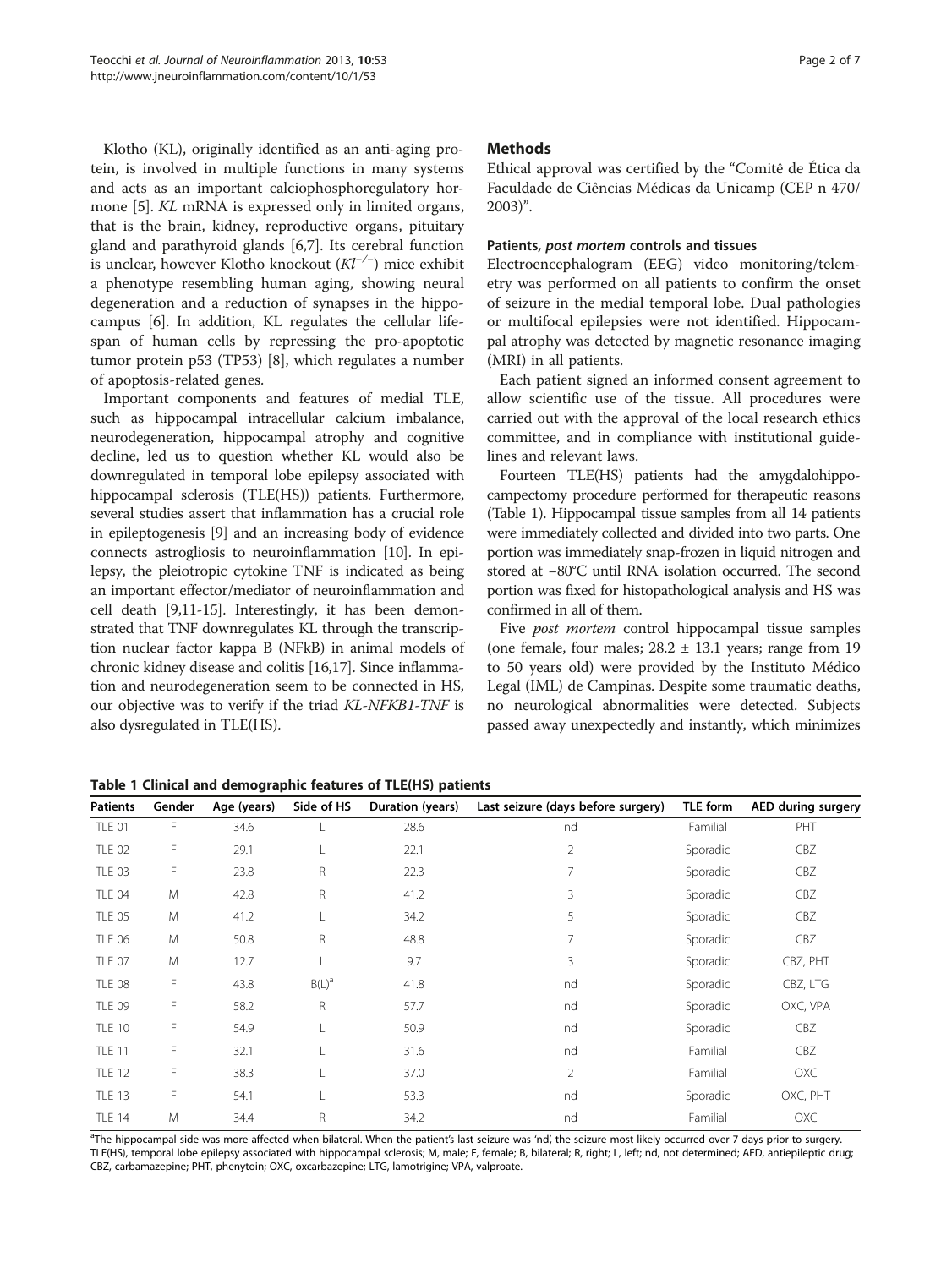the occurrence and progression of neuroinflammation. The *post mortem* delay averaged 7.8 hours (range from 6 to 9 hours).

# RNA extraction and reverse transcription quantitative PCR (RT-qPCR)

To extract total RNA, 1 ml of TRIzol Reagent (Life Technologies, Foster City, CA, USA) was added per 75 mg of frozen tissue samples, homogenized and then further processed according to the manufacturer's instructions. The RNA integrity number (RIN) mean in both the control and patient groups was similar:  $6.68 \pm$ 0.9441 (n = 5) and  $6.155 \pm 0.2484$  (n = 11), respectively. Due to the fact that the RNA was unavailable, the RIN was not evaluated for three patient samples: TLE 03, TLE 11 and TLE 13. Subsequently, 1 μg of total RNA of each sample was reverse transcribed into cDNA using 200 U of Superscript III Reverse Transcriptase (Life Technologies) and 3 μg of Random Primers (Life Technologies) according to the manufacturer's instructions.

Sterilized and filtered DEPC-treated water was used in all cDNA synthesis reactions. Complementary DNA samples derived from the investigated genes were detected using an ABI PRISM 7500 Sequence Detection System (Life Technologies) and TaqMan Gene Expression Assays (Life Technologies): 5′-FAM-labeled probes and corresponding primer pairs (Table 2). Gene names are in accordance with the approved symbol from the HUGO Gene Nomenclature Committee (HGNC) database. To select the reference genes (endogenous controls), the study of Wierschke et al. on human epileptogenic tissues was considered [\[18](#page-6-0)]. Among 12 candidate genes, the algorithm NormFinder indicated hypoxanthine phosphoribosyltransferase 1 (HPRT1), enolase 2 (gamma, neuronal) (ENO2) and TATA box binding protein (TBP) as good normalization factors, since as single genes their expression levels were among the five most stable. Glyceraldehyde-3-phosphate dehydrogenase (GAPDH), a very often used reference gene,

showed a relatively unstable expression. However, to reinforce our results, we opted to test all four reference genes. Glial fibrillary acidic protein (GFAP) was used as an upregulation control [\[18](#page-6-0)-[20](#page-6-0)]. Each qPCR was run as triplicates with 10 ng cDNA sample in 6.25 μl TaqMan Gene Expression Master Mix (Life Technologies), 0.625 μl of the respective probe/primer mix, and 0.625 μl purified and deionized  $H_2O$ .

The amplification of all samples was of the same efficiency for precise quantification of reverse transcription quantitative PCR (RT-qPCR) data. Serial fivefold dilutions, starting with 250 ng of cDNA from the RNA quantification, of a cDNA solution pooled from the control group was used. The mean  $C_T$  values, measured in triplicates, versus the log10 of the dilution was plotted. The values from linear regressions applied to these plots were also presented (not shown). The amplification efficiencies (E =  $10^{(-1/\text{slope})}$ ) were close to 1.0 (100%).

# Data analysis

Relative gene expression quantification data was generated and analyzed using the 7500 Software version 2.0.5 (Life Technologies). One of the post mortem control samples was randomly chosen as the benchmark and the quantification data from the other samples, including controls and patients, was evaluated according to this reference sample, which always had a relative quantification of 1.0. This allowed the two groups (post mortem controls and TLE(HS) patients) to be statistically compared.

The GraphPad Prism 5 software version 5.04 for Windows was used for the statistical analysis (San Diego, CA, USA; [www.graphpad.com\)](http://www.graphpad.com/). The Mann–Whitney U test was used for comparison between data from the control group  $(n = 5)$  versus the patient group  $(n = 14)$ . All comparison data are presented as mean and SD. Correlation among the target genes was performed by the Spearman's rank correlation (Spearman's R). The

| Table 2 Genes and gene expression assays analyzed in this study |  |  |  |  |  |  |  |  |
|-----------------------------------------------------------------|--|--|--|--|--|--|--|--|
|-----------------------------------------------------------------|--|--|--|--|--|--|--|--|

| Gene<br>symbol   | Name                                                                    | Task                   | <b>TagMan Assay</b><br>number | <b>Amplicon</b><br>(bp) | Slope          | $R^2$ | Efficiency |
|------------------|-------------------------------------------------------------------------|------------------------|-------------------------------|-------------------------|----------------|-------|------------|
| FNO <sub>2</sub> | Enolase 2 (gamma, neuronal)                                             | Reference gene         | Hs00157360 m1                 | 77                      | $-3.356$ 0.994 |       | 98.61      |
| <b>GAPDH</b>     | Glyceraldehyde-3-phosphate dehydrogenase                                | Reference gene         | 4333764 F                     | 122                     | $-3.313$ 0.996 |       | 100.36     |
| <b>GFAP</b>      | Glial fibrillary acidic protein                                         | Upregulation<br>marker | Hs00909236 m1                 | 59                      | $-3.414$ 0.999 |       | 96.29      |
| HPRT1            | Hypoxanthine phosphoribosyltransferase 1                                | Reference gene         | 4333768 F                     | 100                     | $-3.306$ 0.988 |       | 100.67     |
| KL               | Klotho                                                                  | Target                 | Hs00183100 m1                 | 74                      | $-3.396$ 0.998 |       | 97.02      |
| NFKB1            | Nuclear factor of kappa light polypeptide gene<br>enhancer in B-cells 1 | Target                 | Hs00765730 m1                 | 66                      | $-3.388$ 0.997 |       | 97.30      |
| TBP              | TATA box binding protein                                                | Reference gene         | Hs99999910 m1                 | 127                     | $-3.407$ 0.993 |       | 96.57      |
| <b>TNF</b>       | Tumor necrosis factor                                                   | Target                 | Hs99999043 m1                 | 85                      | $-3.266$ 0.991 |       | 102.39     |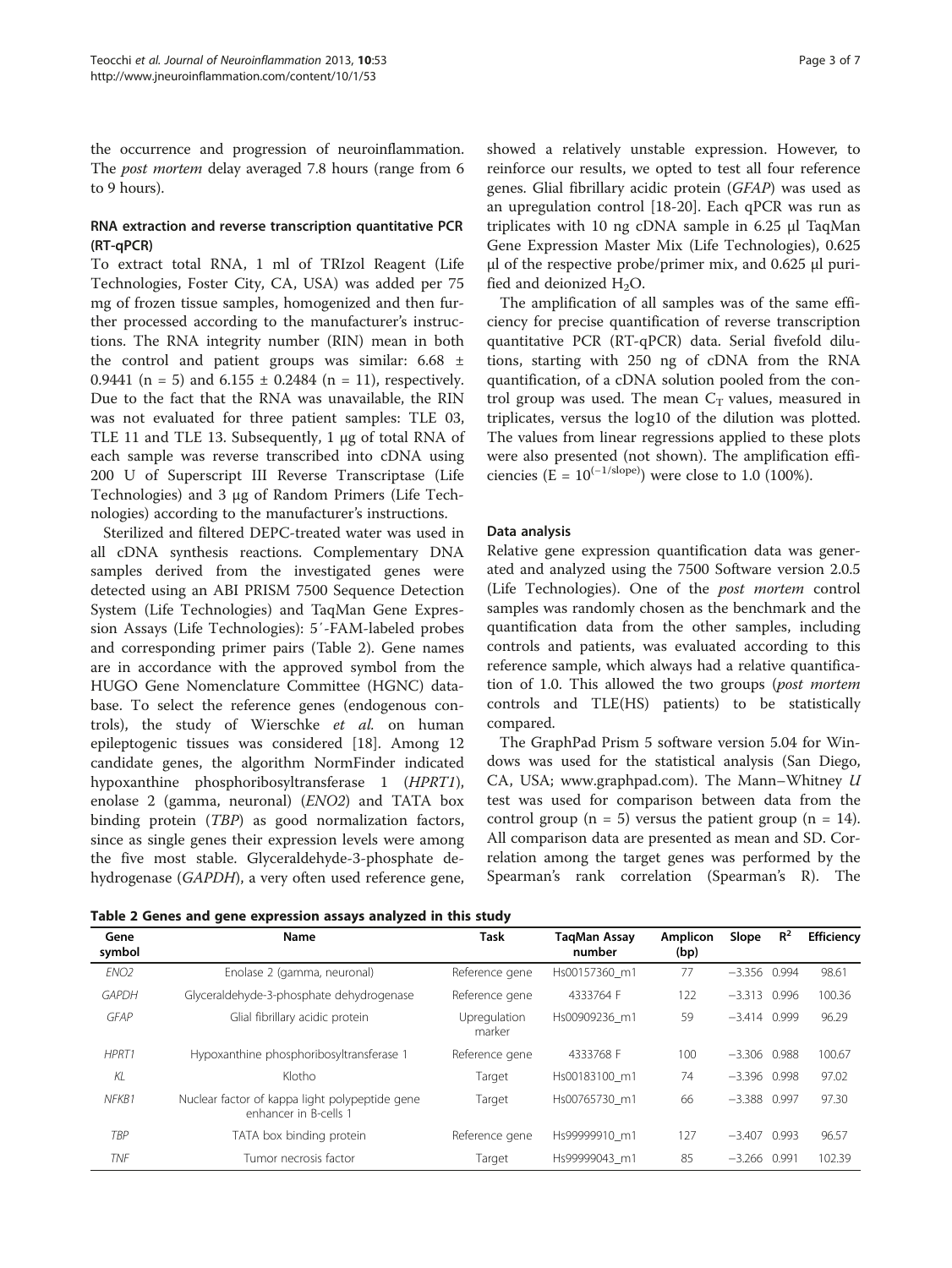<span id="page-3-0"></span>reference sample was excluded from correlation tests and differences of  $P < 0.05$  were considered significant.

## Results and discussion

The quality of the RNA and the reliability of reference genes to quantify gene expression in surgical tissue are crucial in interpreting epilepsy-related changes of gene expression [\[18,21\]](#page-6-0). The similarity in the RIN average between TLE patients and the control group (6.68 ± 0.9441 and  $6.155 \pm 0.2484$ , respectively) reinforces our results. Post mortem delay has always been considered a major factor when interpreting the accuracy of results from human tissue studies; however, this may not be a factor for human brain RNA [\[21](#page-6-0)]. Durrenberger et al. concluded that post mortem delay caused only a minor deterioration and had no effect on RNA quality. The same results were found in previous research mentioned in their report [\[21](#page-6-0)]. We worked with a post mortem delay of between 6 to 9 hours, which would not seem to contradict the findings of the Durrenberger study.

Our results (Figure 1) showed a dramatic increase on TNF relative mRNA expression in hippocampal tissue of TLE(HS) patients in comparison with the post mortem controls  $(P \le 0.005$ , regardless of the reference gene). Despite the same  $P$  value for the results regarding the four reference genes used, the TNF expression mean in

patients had an ample variation: from  $29.61 \pm 8.55$ (TBP) to  $110.4 \pm 58.82$  (HPRT1). The combination of ENO2 and TBP as the normalization factor proved to be very stable in epileptogenic tissues [[18\]](#page-6-0). Therefore, in Figure [2](#page-4-0), we used this combination to show the relative TNF expression individually by subject.

Our data suggests that the marked TNF upregulation in patients' tissues corroborates with the chronic hippocampal inflammation in TLE(HS). Table [1](#page-1-0) shows that several patients had their last seizure several days before the surgery, suggesting that the high TNF expression levels were frequent, signaling that chronic hippocampal inflammation could be intrinsic to the refractory TLE(HS) syndrome. A number of studies in animal models indicate that seizures induce TNF expression in the brain [\[9,11](#page-6-0)-[14](#page-6-0)]. Our findings confirm that a similar induction also occurs in TLE patients. However, despite the intense investigation of the TNF system and its effects in seizure models, there is not unanimous agreement on its effects in TLE(HS) and clinical studies are scarce [\[11\]](#page-6-0). Moreover, similar to recent findings on inflammatory disease models [\[16,17](#page-6-0)], our data indicates that the synthesis of KL is reduced in the sclerotic hippocampus and TNF may downregulate KL through NFkB in TLE(HS) (Figures 1 and [2](#page-4-0)).

While KL mRNA was significantly downregulated (HPRT1 and TBP: P <0.001; GAPDH: P <0.02; ENO2: P



target genes (KL, NFKB1 and TNF) and the upregulation marker (GFAP), four independent comparisons were performed, since each reference gene was considered as an independent variable. The y-axis represents the quantitative data of the relative mRNA expression of the target molecules in sclerotic hippocampal tissues of the TLE(HS) patient group ( $n = 14$ ) compared with the post mortem control group ( $n = 5$ ). All data are presented as mean and SD. Mann–Whitney U tests were used for comparisons between groups. \*P <0.05, \*\*P <0.01. TLE(HS), temporal lobe epilepsy associated with hippocampal sclerosis.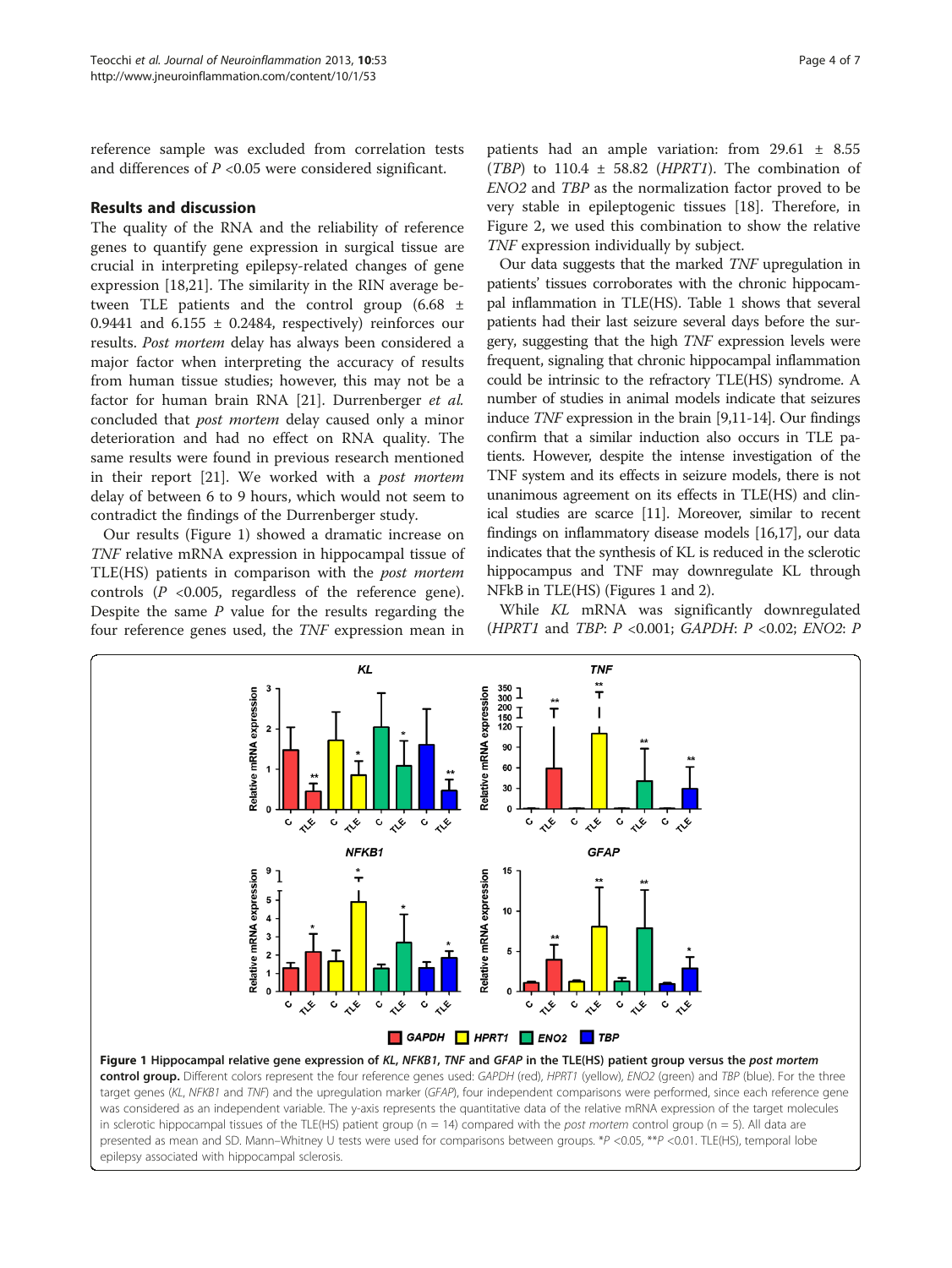<span id="page-4-0"></span>

 $(0.03)$ , the expression level of NFKB1 was also augmented in patients (GAPDH, HPRT1 and ENO2: P  $\langle 0.02; TBP: P \langle 0.03 \rangle$  (Figure [1\)](#page-3-0). It remains to be elucidated whether the KL depressed expression has a role in TLE(HS) physiopathology or is only a secondary change caused by the imbalance of calcium or phosphate and/or the progression of HS in the medial TLE syndrome. Since KL is a pleiotropic protein with different functions on many systems, our findings on KL downregulation opens up a gamut of study possibilities in HS pathophysiology comprehension.

We initially highlighted two specific functions assigned to KL: it has a stimulating effect on the Na<sup>+</sup>/K<sup>+</sup> ATPase pump activity [[22\]](#page-6-0) and it influences the Wnt signal path-way [[23](#page-6-0)]. Considering the importance of Na<sup>+</sup>/K<sup>+</sup> ATPase activity in neuronal electrical activity and excitability [[24\]](#page-6-0), it is important to determine if KL regulates  $Na^+/K^+$ ATPase in the hippocampus, which could be involved with the evident synaptic reduction found in  $Kl^{-/-}$  mice [[6,7\]](#page-6-0). The molecular mechanisms regarding the neurodegenerative feature found in  $Kl^{-/-}$  mice and analogously to HS have not yet been elucidated. By acting on the Wnt signaling, KL offers an interesting outlook as it suppresses several Wnt family members [[23\]](#page-6-0). It has been demonstrated that stimulation of Wnt signaling contributes to stem and progenitor cell senescence, and persistent decreased KL expression may affect the rate of cellular aging and have harmful impact on tissue repair mechanisms [\[17](#page-6-0)]. This could be a key factor in HS progression.

There is another connection between KL depression and astrogliosis. By suppressing TP53 and negatively regulating cyclin-dependent kinase inhibitor 1 (CDKN1A, also known as p21) protein levels, KL not only inhibits apoptosis but also modulates the lifespan of human cells, which may be associated with increased signaling through the insulin/insulin-like growth factor 1 (IGF-1) pathway [[8](#page-6-0)]. This growth factor has a significant

role in non-neuronal modulation and multiple reports have indicated that astrocytes are the main target of IGF-1 by regulating their response to tissue injury [\[25](#page-6-0)]. Since KL may inhibit the insulin/IGF-1 pathway [[26](#page-6-0)], its downregulation could support astrogliosis by a detrimental effect on neurons and astrocyte proliferation. In fact,  $Kl^{-/-}$  mice have neuronal cell degeneration with a drastic increase in GFAP levels [\[27\]](#page-6-0). As expected, GFAP was upregulated in patients (GAPDH, HPRT1 and  $ENO2$ :  $P \le 0.001$ ; TBP:  $P \le 0.02$ ), which supports astrogliosis (Figure [1\)](#page-3-0).

Furthermore, KL has been considered an antiinflammatory protein and this property could be one of its most striking features. In the endothelium, KL confers protection against nitric oxide (NO)-induced dysfunction [\[28](#page-6-0)], reduces the expression of adhesion molecules [\[28](#page-6-0)] and potentially regulates T cell functions [[29\]](#page-6-0). In 2007, Witkowski et al. reported that KL was downregulated in CD4<sup>+</sup> lymphocytes at the mRNA, protein and enzymatic (beta-glucoronidase) activity levels in healthy, older adults and especially in rheumatoid arthritis (RA) patients [[29\]](#page-6-0). Regardless of the unclear link between KL activity and CD4<sup>+</sup> cell function, they proposed that KL might be involved in physiological antiinflammatory responses in young individuals, but these responses decreased in both healthy older adults and RA patients. Their hypothesis was supported by the fact that KL expression and activity reduction, in both older adults and RA patients' lymphocytes, occurred in concert with the downregulation of CD28, a TNF-increased dependent T cell costimulatory molecule.

The Kl−/<sup>−</sup> mouse also exhibits atherosclerosis and endothelial dysfunction, which led Maekawa et al. [[28](#page-6-0)] to test the effect of KL on vascular inflammation. KL suppressed the TNF-induced expression of adhesion molecules and NFkB activation in endothelial cells in vitro (human umbilical vein endothelial cells (HUVECs)) and ex vivo (organ culture of the rat aorta).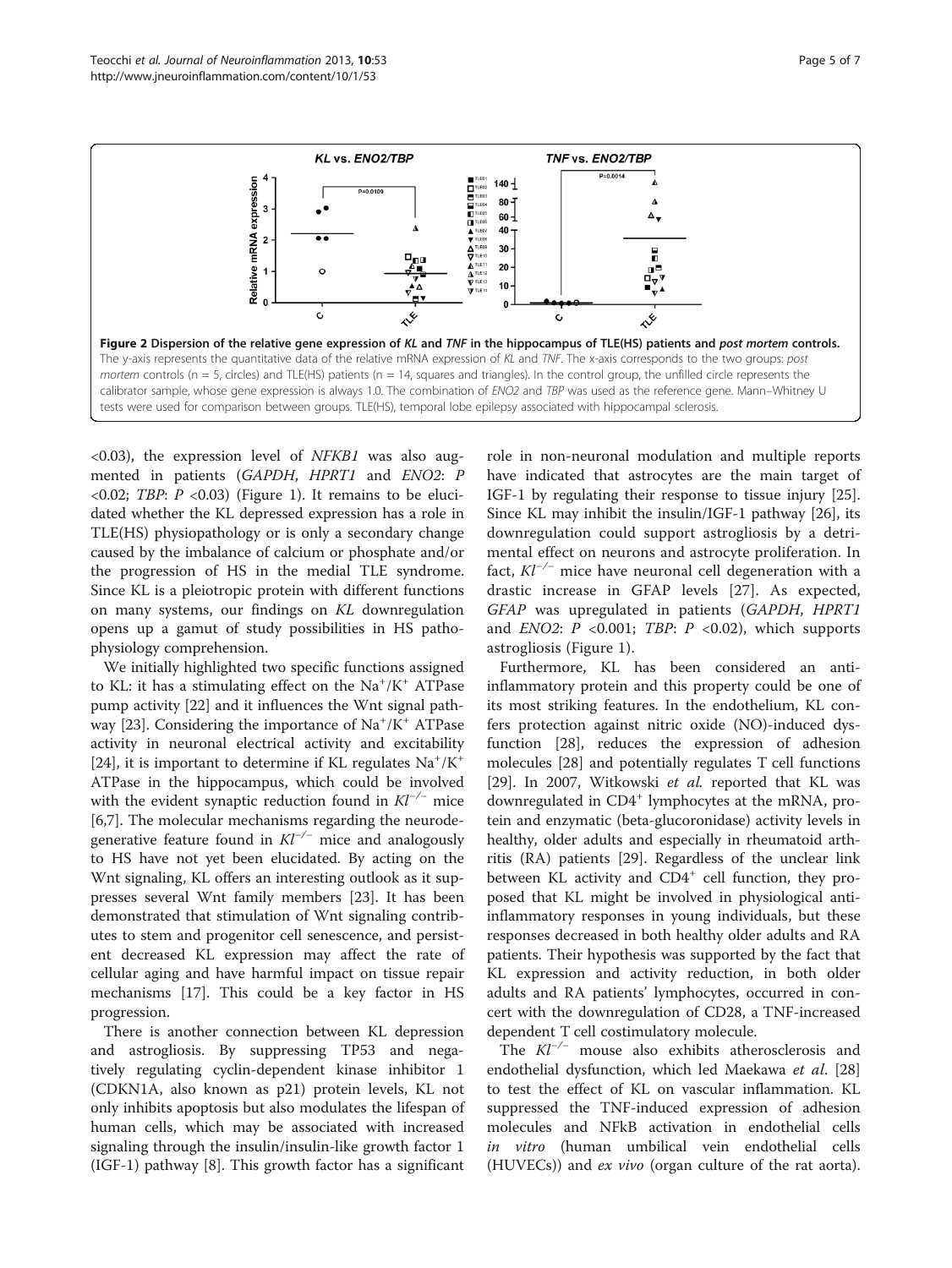Moreover, KL reversed the repression of the nitric oxide synthase 3 (NOS3) phosphorylation by TNF and inhibited the TNF-induced monocyte adhesion to HUVECs. These results suggest that KL may have a function in the modulation of endothelial inflammation, especially by TNF-induced NFkB inhibition. Therefore, it is plausible that KL downregulation could further exacerbate the TLE(HS) associated chronic inflammatory condition.

Moreno et al. related that the inflammatory cytokines tumor necrosis factor ligand superfamily member 12 (TNFSF12, also known as TWEAK) and TNF downregulate KL in renal tubular cells through an NFkB-dependent mechanism mediated by histone deacetilase 1 (HDAC1) [[16\]](#page-6-0). In this regard, they observed that the HDAC inhibitors trichostatin A (TSA) or valproic acid prevented repression of KL induced by TWEAK or TNF. Among the patients studied, only TLE 09 was taking valproate during the surgery and only TLE 06 took this medication in the past. We did not observe any particular difference in these patients compared with the others. KL expression was negatively correlated with NFBK1 or TNF expression, while the pair TNF and NFKB1 showed a positive correlation. This suggests that NFkB in patients is most likely modulated by TNF or even KL [[28\]](#page-6-0) and not by AEDs, although further studies are required to test the influence of AEDs in the gene expression of our targets. Gene expression data correlation was found in the three pairs tested: KL- $NFKB1$  (Spearman's R = -0.3140; P = 0.0091), KL-TNF (Spearman's R =  $-0.3283$ ;  $P = 0.0063$ ), and NFKB1-TNF (Spearman's  $R = 0.4441$ ;  $P = 0.0001$ ).

In addition, Thurston et al. showed that in mouse models of inflammatory bowel disease the degree of KL inhibition was related to the severity of colitis and that attenuation of inflammation with a neutralizing anti-TNF antibody impeded this inhibition [\[17](#page-6-0)]. Furthermore, the neurodegenerative feature found in  $Kl^{-/-}$  mice suggests that KL in the hippocampus may act as a protective autocrine hormone and its absence causes neuronal loss [\[30\]](#page-6-0).

Our work on the mRNA level suggests that the triad KL-NFKB1-TNF is disrupted in the hippocampus from medically intractable TLE patients. Based on the KL function studies discussed here, we propose the first mechanistic insights into the role that this triad may play in the pathogenesis of medial TLE. It is conceivable that there is a major involvement of the KL-TNF axis in the pathogenesis of TLE(HS), particularly under chronic inflammatory conditions. Further research on the protein level will strengthen our results and the design of functional studies will be able to elucidate the role of our targets, especially KL, in the normal and pathological hippocampus. Due to the KL hormonal property

[[7,31\]](#page-6-0) and TNF tissue diffusion as a cytokine [[32,33\]](#page-6-0), we believe that the epilepsy-associated inflammation is a widespread event in the hippocampus. Finally, since KL is detectable in cerebrospinal fluid [\[7](#page-6-0),[31](#page-6-0),[34](#page-6-0)], it is a potential candidate as an inflammatory biomarker in epilepsy. The inflammatory component of epilepsy is not a secondary phenomenon or complication of the pathology. It is more likely involved in the mechanisms that sustain neuronal hyperexcitability, the onset and recurrence of seizures, and progression and severity of the disease [[15](#page-6-0)]. The determination of a reliable biomarker of brain inflammation is urgent, in view of the fact that a number of patients would benefit from an antiinflammatory therapy.

#### Abbreviations

AED: antiepileptic drug; CBZ: carbamazepine; CDKN1A: cyclin-dependent kinase inhibitor 1 (p21 Cip1); DEPC: diethylpyrocarbonate; EEG: electroencephalogram; ENO2: enolase 2 (gamma neuronal); GAPDH: glyceraldehyde 3-phosphate dehydrogenase; GFAP: glial fibrillary acidic protein; HDAC1: histone deacetilase 1; HGNC: HUGO Gene Nomenclature Committee; HPRT1: hypoxanthine phosphoribosyltransferase 1; HS: hippocampal sclerosis; HUVEC: human umbilical vein endothelial cell; IGF-1: insulin-like growth factor 1 (somatomedin C); IML: Instituto Médico Legal; KL: Klotho; KI<sup>-/−</sup>: Klotho knockout; LTG: lamotrigine; MRI: magnetic resonance imaging; NFkB: nuclear factor kappa B; NFKB1: nuclear factor of kappa light polypeptide gene enhancer in B-cells 1; NOS3: nitric oxide synthase 3 (endothelial cell); OXC: oxcarbazepine; PCR: polymerase chain reaction; PHT: phenytoin; RA: rheumatoid arthritis; RIN: RNA integrity number; RT-qPCR: reverse transcription quantitative PCR; TBP: TATA box binding protein; TLE: temporal lobe epilepsy; TLE(HS): temporal lobe epilepsy associated with hippocampal sclerosis; TNF: tumor necrosis factor; TNFSF12: tumor necrosis factor ligand superfamily member 12 (TWEAK); TP53: tumor protein p53; TSA: trichostatin A; VPA: valproate.

#### Competing interest

All authors declare that they have no competing interest.

#### Authors' contributions

MAT designed the study, collected clinical data, performed the experiments, analyzed the data, prepared the figures and tables, and drafted the manuscript. AEDF collected clinical data and helped to perform the experiments. EPLO and HT are neurosurgeons and operated on patients. LD-L designed and coordinated the study and helped to draft the manuscript. All authors read and approved the final manuscript.

#### Acknowledgements

This study was financially supported by the São Paulo Research Foundation (FAPESP; processo 05/565778-4) and the Coordenação de Aperfeiçoamento de Pessoal de Nível Superior (CAPES). Quantitative PCRs were carried out in the Multiuser Laboratory ([www.laboratoriomultiusuario.com.br](http://www.laboratoriomultiusuario.com.br)) and RIN detection was performed in the Central Laboratory of High Performance Technologies (LaCTAD; [www.lactad.unicamp.br](http://www.lactad.unicamp.br)), both also supported by FAPESP. MAT wishes to thank David Elieff for helping with the English language review.

#### Author details

<sup>1</sup> Laboratory of Pediatric Endocrinology, Center for Investigation in Pediatrics University of Campinas, PO Box 6111, Campinas, SP 13083-970, Brazil. 2 Department of Neurology, Faculty of Medical Sciences, University of Campinas, PO Box 6111, Campinas, SP 13083-970, Brazil.

#### Received: 1 November 2012 Accepted: 19 March 2013 Published: 1 May 2013